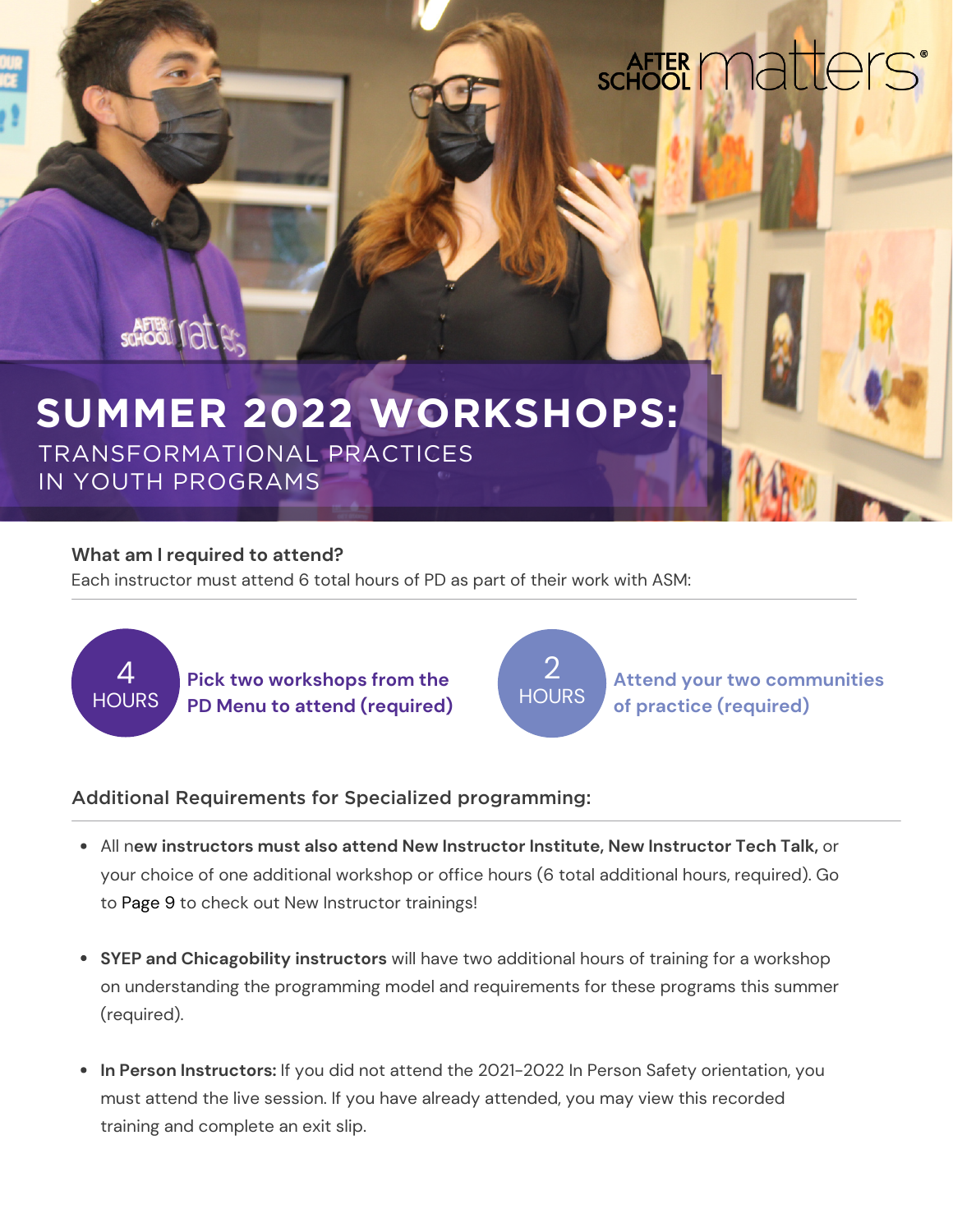# SPECIALIZED SESSIONS

# **SAFETY ORIENTATION FOR IN PERSON INSTRUCTORS Monday, June 13, 10:30 – 11:30 a.m.**

As we adapt to the shifting landscape of COVID19, Teen and Instructor safety is our number one priority. This session is mandatory if you are teaching an in-person program and did not attend this session previously to learn about procedures and protocols to keep yourself and your teens safe. **Required for all instructors teaching in person who have not previously attended this session.**

**Click [here](https://bit.ly/ASMsafety_summer2022) to join.**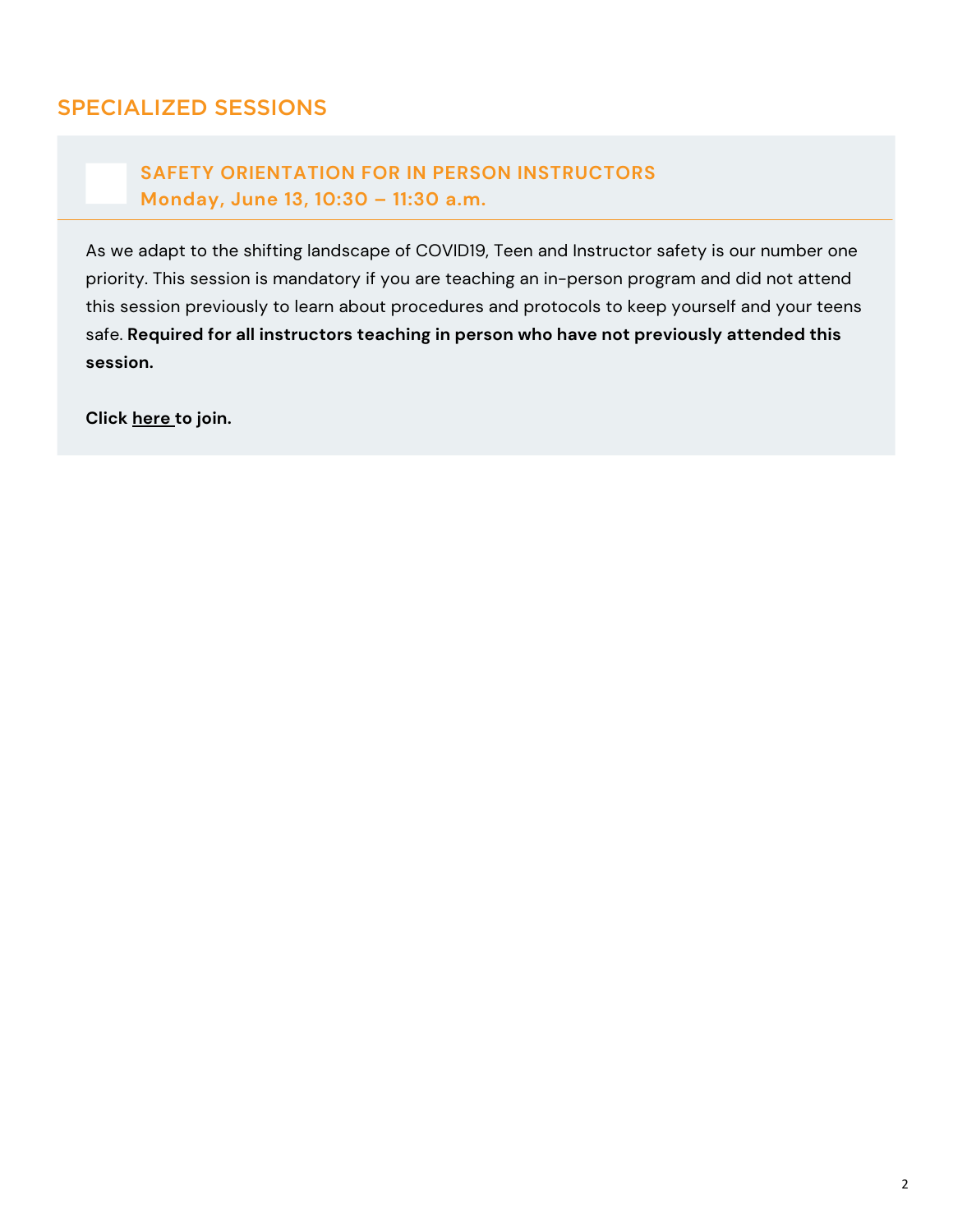# WORKSHOP SERIES:

(All instructors are required to attend two sessions from the below list)

#### **WORKSHOP THEMES:**



**Healing and Trauma-Informed Practice**



**Anti-Oppression and Restorative Practice**



**Connection and Collaboration**

## **PLANNING AND PREPARING Tuesday, June 14, 10:00 a.m. – 12:00 p.m.**



A great program starts with a great plan. This session will first ask the question: what makes a great program? We will hear directly from young people what they look for in a summer experience, explore tools and strategies for components of a great program day, and dive into some planning tools and resources available for instructors. Time is precious, so instructors will also receive in-session curriculum and planning work time in which they can collaborate with peer instructors. Finally, instructors will share resources with one another for recruiting and enrolling successfully for a full program.

**Presenter Bio:** This session will be presented by **Emily Nott** of the ASM Professional Development team in partnership with Instructor Mentors from throughout the organization. Emily Nott has been in out of school time education for over a decade as a teaching artist, teacher educator, curriculum developer, and administrator. She has an M.Ed in Instructional Leadership from UIC and is the Director of Learning Communities at After School Matters. Session will feature breakouts with **Dawn Marie Galtieri** of **Voice of the City**, youth development leader **Maranielly Vazquez**, and other exemplar After School Matters instructors!

**Click [here](https://us06web.zoom.us/j/81189069996) to join and [here](https://calendar.google.com/event?action=TEMPLATE&tmeid=djdkYm1hY2ZvaWNwNWRmYW9lY2ZtcmZrcDAgcHJvZmVzc2lvbmFsLmRldmVsb3BtZW50QGFzbXByb2dyYW1zLm9yZw&tmsrc=professional.development%40asmprograms.org) to add to your Google calendar.**

### **INTRO TO RACE AND RACIAL EQUITY Wednesday, June 15, 4:00 p.m.– 6:00 p.m.**

**Recommended for New Instructors!** This workshop will focus on examining the social construct of race, discovering its origins and architects, and exploring ways that this social construct has impacted our present societal conditions. The session will be heavily informational, steeped in both social and historical context, and highly interactive. In this session, attendees will develop a deeper sense of awareness of race, learning to embrace the multiple facets of this social construct, and will be equipped with a common language and perspective concerning how this construct impacts our environments and organizations. **Continued**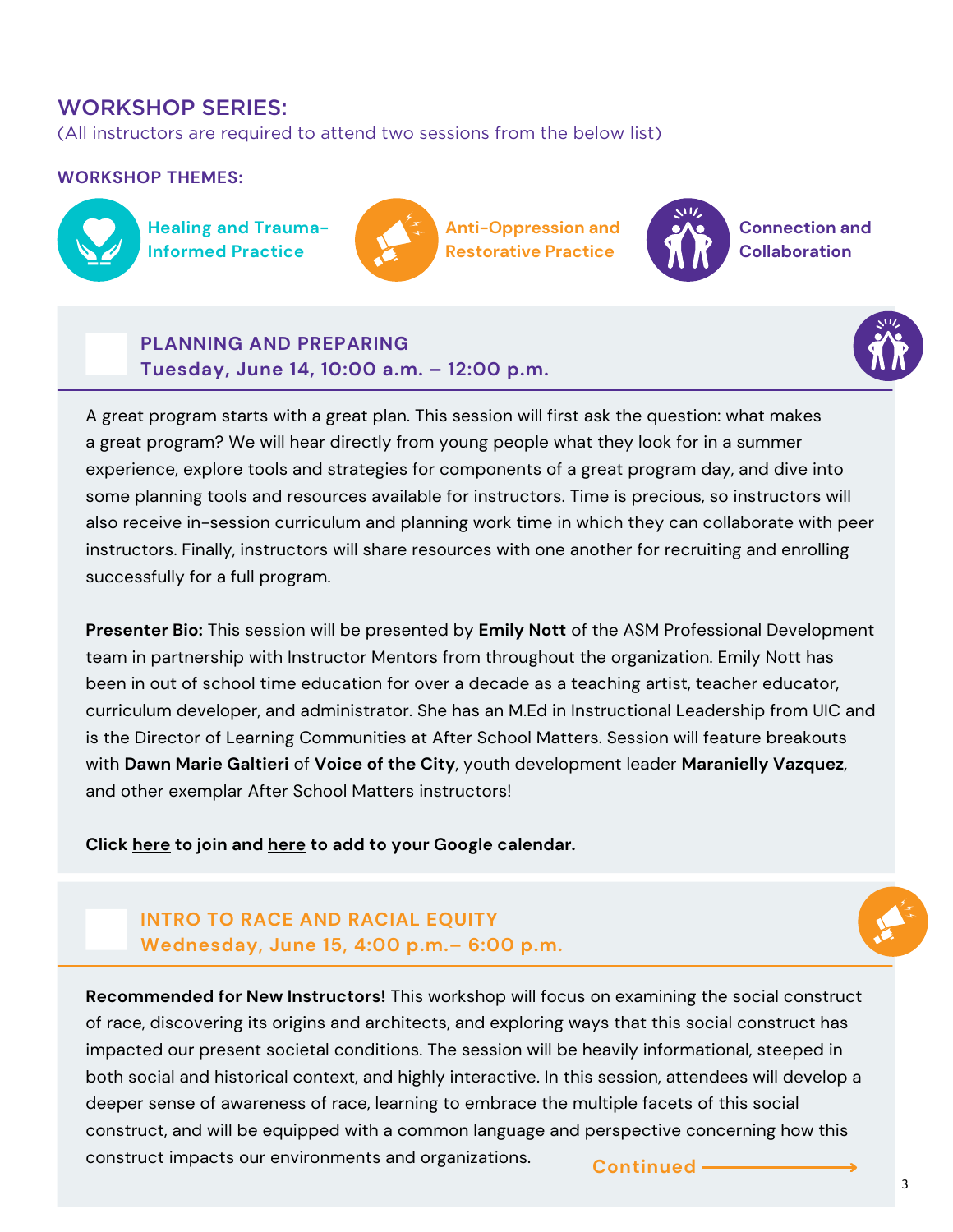#### **INTRO TO RACE AND RACIAL EQUITY (CONTINUED)**

**Presenter Bios: Steven Rosado** (The Praxis Institute) works with individuals, teams, communities, and organizations to apply research and practice informed strategies to meet their goals. Terrence Pruitt (Project Restore Initiative) engages in healing justice and radical healing by using healing-centered engagement to support organizations and practitioners in their efforts to examine and address the dehumanizing impact of the disparities and inequities that so often create obstacles to overall well-being for students and communities.

**Click [here](https://us06web.zoom.us/j/85883141420) to join and [here](https://calendar.google.com/event?action=TEMPLATE&tmeid=ZWZmcDZzcjVpZDNrbzhvMjRqZGFjYTZhZmcgcHJvZmVzc2lvbmFsLmRldmVsb3BtZW50QGFzbXByb2dyYW1zLm9yZw&tmsrc=professional.development%40asmprograms.org) to add your Google calendar.**

# **CULTIVATING JOY Thursday, June 16, 10:00 a.m. – 12:00 p.m.**



Teens and youth workers alike face a paradigm-shifting question: what does it look like to come back? To come back in person, to come back together, to come back to community—for all of these, we need to cultivate and nurture joy and play. All work and no play leaves teens with a dull day! What type of energy do we want teens to feel when they enter and leave our programs? Let's re-connect to our inner child, let's pull out our favorite check-in questions, community builders, energizers, and reflection activities. Let's play! Together, participants will re-connect to fun inperson activities that cultivate joy and laughter, work with mentor instructors in a range of best practices for community builders, and activities.

**Presenter Bio:** This session will be presented by **David Gauna** of the ASM Professional Development team in partnership with Instructor Mentors from throughout the organization. David is an artist, youth educator, and community activist in Chicago and is the Professional Development Specialist at After School Matters.

**Click [here](https://us06web.zoom.us/j/88455283879) to join and [here](https://calendar.google.com/event?action=TEMPLATE&tmeid=aDNybmM0ZzJrNDY2dGpoNDFtbGZmbzM2YjAgcHJvZmVzc2lvbmFsLmRldmVsb3BtZW50QGFzbXByb2dyYW1zLm9yZw&tmsrc=professional.development%40asmprograms.org) to add to your Google calendar.**

# **MENTAL HEALTH AWARENESS AND INTERVENTION Wednesday, June 22, 3:00 – 5:00 p.m.**

This session will provide instructors with tools to recognize mental health symptoms, respond compassionately and empathetically, and feel empowered to refer teens who may be struggling with mental health challenges to appropriate and available resources. In this session, instructors will explore real situations and scenarios that can arise in programming, talk about their role as a mental health 'first responder,' and learn about resources for referrals including free individual mental health services available to all ASM youth through a partnership with Adler.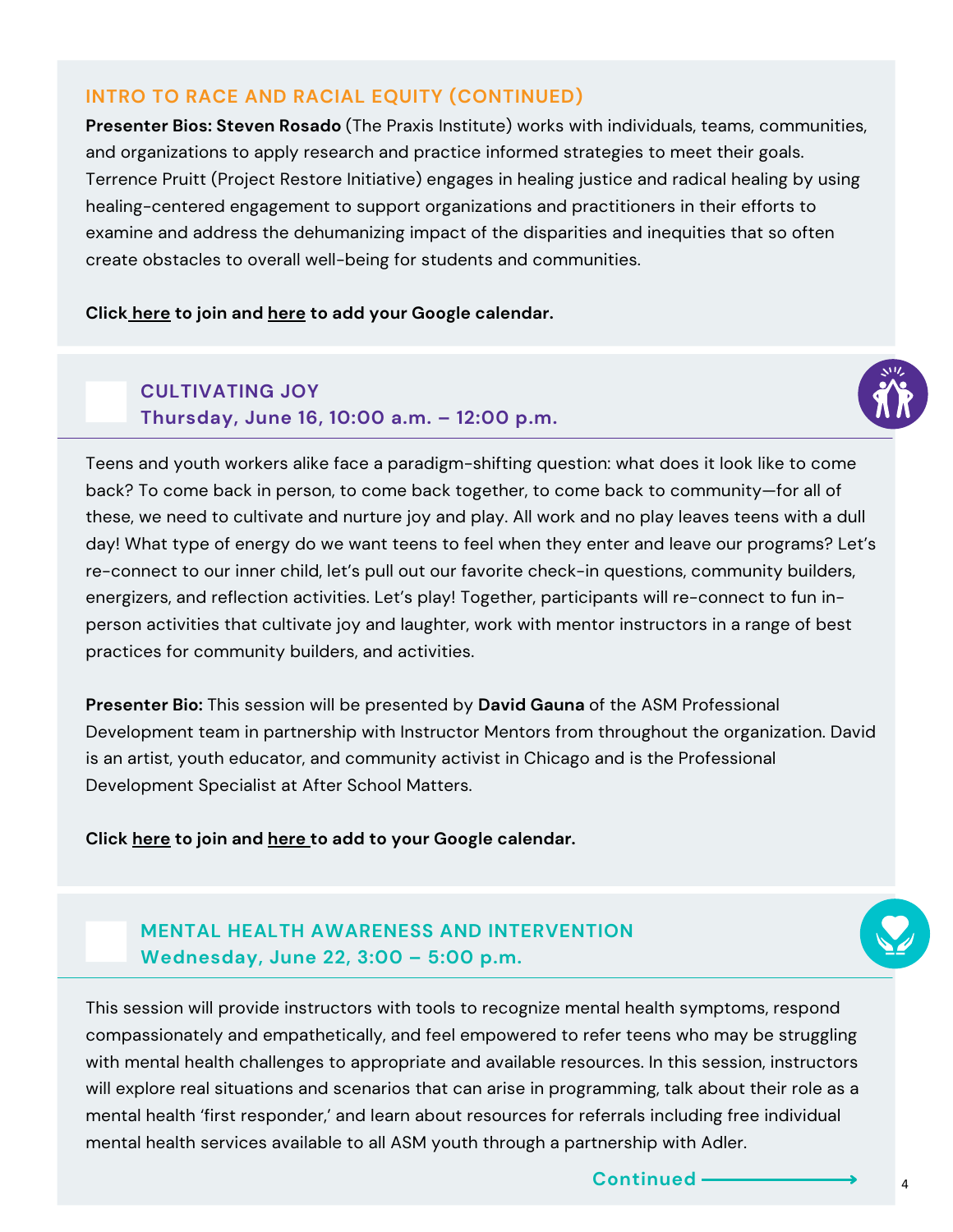#### **MENTAL HEALTH AWARENESS AND INTERVENTION (CONTINUED)**

**Presenter Bio:** Adler Community Health Services (ACHS) provides clinical and community mental health services informed by the core values of Adlerian theory and the mission of Adler University.

**Click [here](https://us06web.zoom.us/j/85265444271) to join and [here](https://calendar.google.com/event?action=TEMPLATE&tmeid=bXAzZ3F1YTFob3NybGxkNzR0b3E0aHBvZW8gcHJvZmVzc2lvbmFsLmRldmVsb3BtZW50QGFzbXByb2dyYW1zLm9yZw&tmsrc=professional.development%40asmprograms.org) to add to your Google calendar.**

### **DISABILITY JUSTICE IN YOUTH PROGRAMMING Thursday, June 23, 10:00 a.m. – 12:00 p.m.**

**Recommended for Veteran Instructors!** Rooted in an understanding of the Disability Justice movement and led by Disability Justice advocate Lucy Treishmann, this session will provide a space for instructors to understand disability terminology, understand disability justice, and gain tools to provide a respectful and inclusive classroom environment for students with disabilities. Participants will grow in their understanding of disability as a culture and disabled people as a marginalized group, learn about common accommodations and how to discuss them tactfully with students and parents, learn the concept of universal access and how to apply it in their program spaces, and have opportunities to engage in activities to test their understanding.

**Presenter Bio: Lucy Treishmann** is a Disabled disability justice activist, writer, speaker, and law student. She is dedicated to intersectional, community-led change and works at the intersection of disability justice and abolition. She is a Root-Tilden-Kern scholar at the New York University School of Law and serves on the founding board of the National Disabled Law Students Association. She guest lectures nationally and internationally, leads organization-wide trainings, and speaks on numerous panels.

**Click [here](https://us06web.zoom.us/j/89048239878) to join and [here](https://calendar.google.com/event?action=TEMPLATE&tmeid=b2I4ZmNoamtkODJwZ3EzcWpuZm9sbTIyazggcHJvZmVzc2lvbmFsLmRldmVsb3BtZW50QGFzbXByb2dyYW1zLm9yZw&tmsrc=professional.development%40asmprograms.org) to add to your Google calendar.**

### **BECOMING ALLIES TO TRANS YOUTH Tuesday, June 28, 4:00 – 6:00 p.m.**

What does allyship to trans youth look like during these difficult times where anti-trans bills are being passed in legislation across the country? How can we show up for our nonbinary, gender nonconforming, and trans youth within our programs in ways that affirm their identity? Why is it important to recognize the systems of power that contribute to Trans violence? Participants in this session will explore examples of different gender, sex, and sexual identities and will have a greater understanding of the social constructions that impact the creation of these various identities. Together, we'll discuss mindsets and practices to foster a safe, inclusive space for Trans youth! **Continued**



5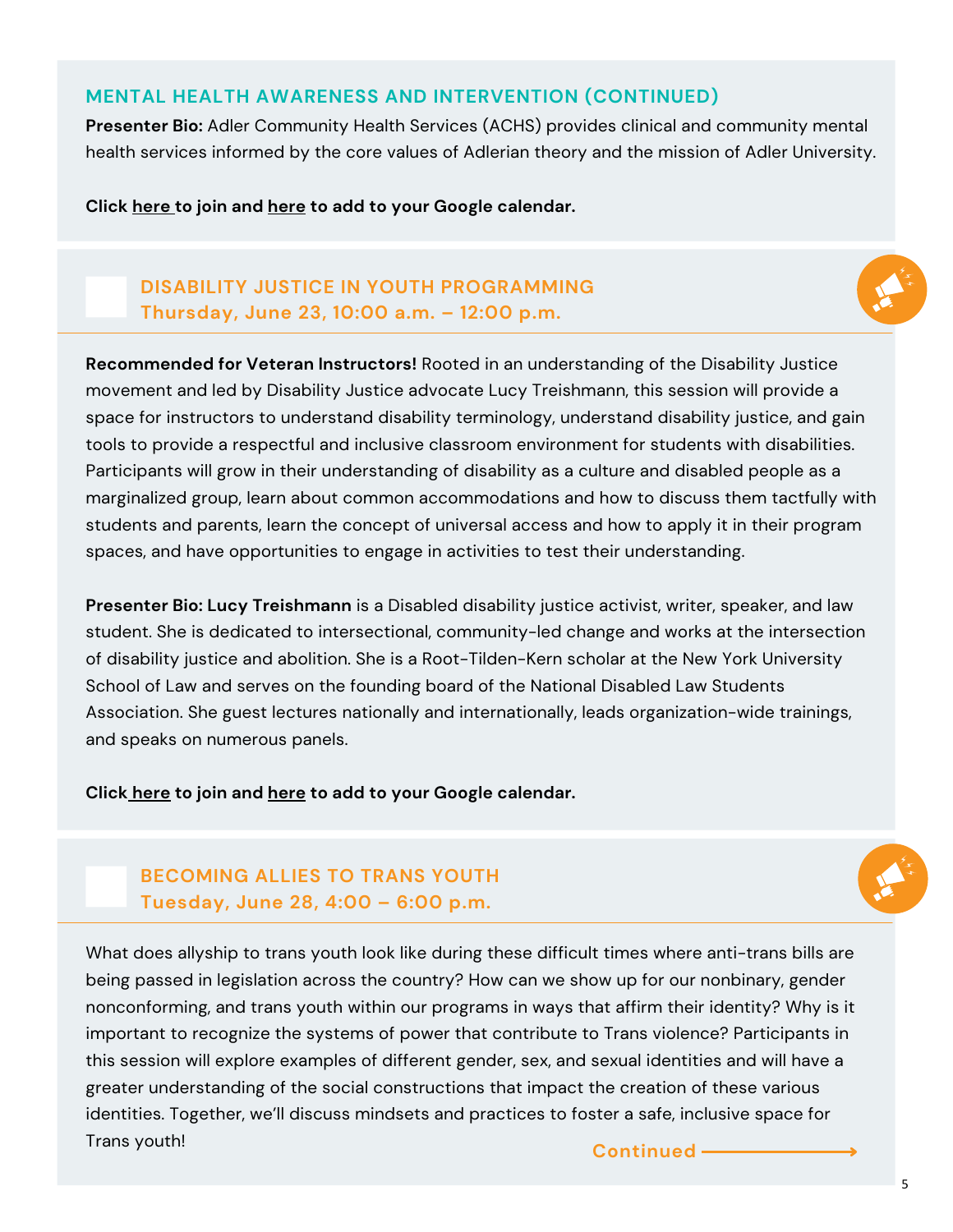#### **BECOMING ALLIES TO TRANS YOUTH (CONTINUED)**

**Presenter Bio:** Benji Hart is a Chicago-based author, educator, and artist whose work centers Black radicalism, queer liberation, and prison abolition.

**Click [here](https://us06web.zoom.us/j/84753880634) to join and [here](https://calendar.google.com/event?action=TEMPLATE&tmeid=ZGQyZWcycWdqYnJjODI0MWc2aWVydW5mazggcHJvZmVzc2lvbmFsLmRldmVsb3BtZW50QGFzbXByb2dyYW1zLm9yZw&tmsrc=professional.development%40asmprograms.org) to add to your Google calendar.**

# **RESTORATIVE PRACTICE IN ACTION Wednesday, June 29, 10:00 a.m. – 12:00 p.m.**

Recommended for Veteran Instructors! Building on the Restorative Justice work we have been doing in professional development over the last 2 years, this session will examine how Restorative practice looks in program spaces. How can we return to these practices, even in the challenging moments? How do we continually encourage healing, forgiveness, and reconciliation in our work with young people? How can we promote these practices amongst youth in the heart of our communities dealing with so much conflict? In this workshop participants will learn to incorporate methods to encourage community and reconciliation.

**Presenter Bio: Henry Cervantes** is an artist, activist and educator who has trained activists from Asia, Africa, the Middle East, Central and South America. Cervantes is manager for **The Peace Exchange,** a 2021-2022 Illinois Road Scholar and one of 40 Human Rights Defenders featured in the Take a Stand Center at the Illinois Holocaust Museum and Education Center.

**Click [here](https://us06web.zoom.us/j/88653597585) to join and [here](https://calendar.google.com/event?action=TEMPLATE&tmeid=dmFxbWo0a20xamQzcW1yYjIzdnF2NWlzc2sgcHJvZmVzc2lvbmFsLmRldmVsb3BtZW50QGFzbXByb2dyYW1zLm9yZw&tmsrc=professional.development%40asmprograms.org) to add to your Google calendar.**

# **COMMUNITY CARE HOUR Thursday, June 30, 4:00 – 6:00 p.m.**

Summer programming can be a dense time for the youth development community. How are we taking care of ourselves to ensure we are not pouring from an empty cup? Before we start programs in July, let's come together to re-focus on self and community care with a series of activities designed to support your self-care throughout the summer. Self-care is an everyday journey and learning experience, so let's convene to share and learn from one another about our self care journeys and to participate in various activities led by mentor instructors in self-love practices that not only professional adults can use, but that we can use with our teens too. Past activities have included movement, meditation, arts therapy, hip hop, and home plant care. This session will be collaboratively designed and presented by ASM instructors, for ASM instructors.

**Click [here](https://us06web.zoom.us/j/81787453424) to join and [here](https://calendar.google.com/event?action=TEMPLATE&tmeid=b2xkZXBoZXVuc2o1NzkzZnNja3Zrc2gxam8gcHJvZmVzc2lvbmFsLmRldmVsb3BtZW50QGFzbXByb2dyYW1zLm9yZw&tmsrc=professional.development%40asmprograms.org) to add to your Google calendar.**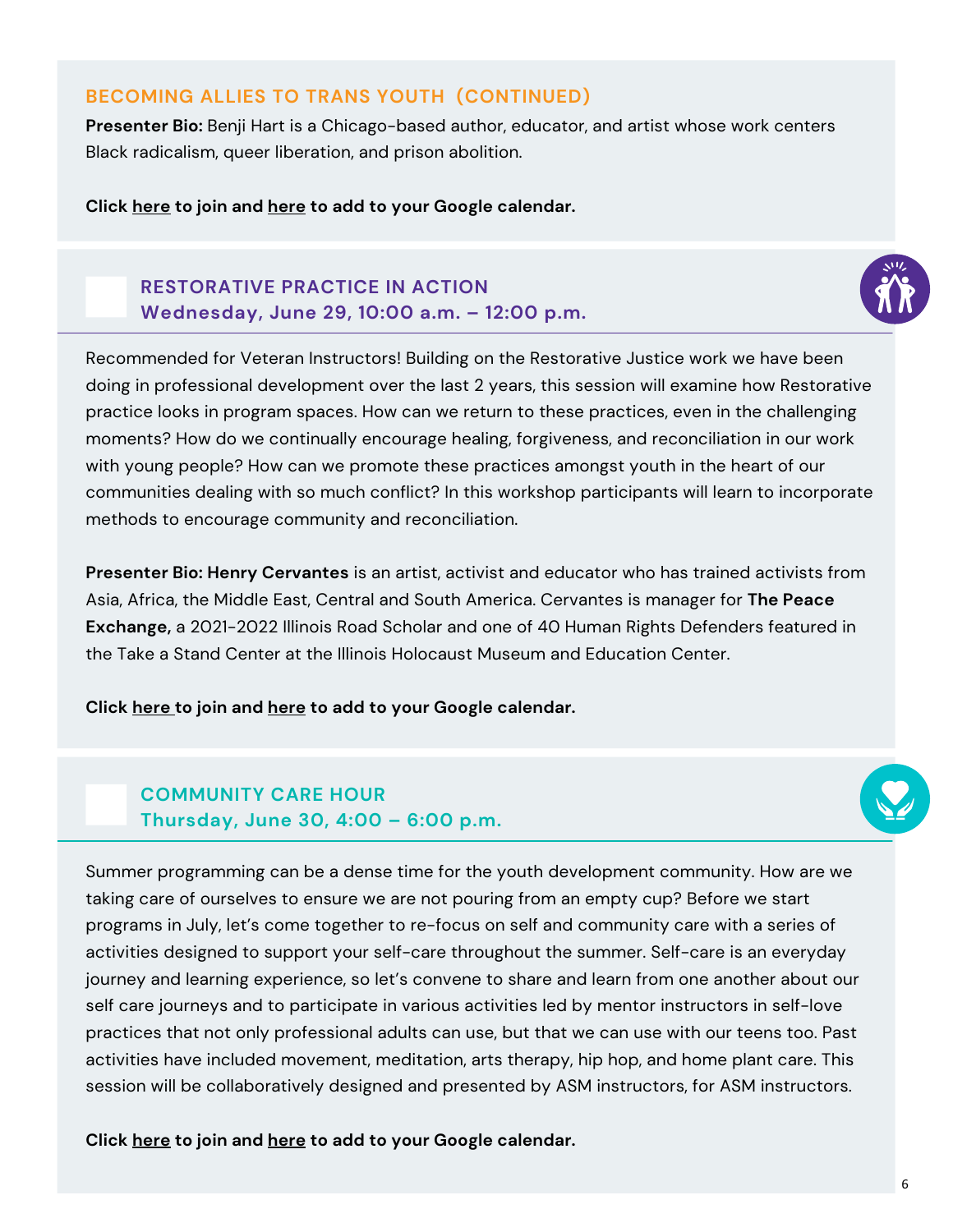# **SETTING BOUNDARIES (WITH SISTA AFYA) Friday, July 8, 10:00 a.m. – 12:00 p.m.**



Transformative Topics Weekly is a new summer series on Fridays during summer programs that allows us to build on our pre-summer work with space to talk about what is working, navigate what's difficult, and return to transformative and healing-centered practices in our work throughout the summer. As care workers, it can be particularly difficult for us to set boundaries and keep our work life harmonies sustainable. Join us for a workshop focused on setting healthy boundaries. Setting healthy boundaries can lead to reduced stress and improved relationships. You will walk away from this workshop understanding various types of boundaries, participate in realistic scenarios, and develop skills to practice assertiveness.

**Presenter Bio: Camesha L. Jones, LCSW** is a Radical Social Worker and Community Mental Wellness Advocate who serves at the intersection of culture, community, and social justice. She is the Executive Director **Sista Afya Mental Wellness,** a social enterprise that provides low-cost mental wellness services that center the experiences of Black women in Chicago. Click here to join and here to add to your Google calendar.

**Click [here](https://us06web.zoom.us/j/89605359658) to join and [here](https://calendar.google.com/event?action=TEMPLATE&tmeid=ZWd2dGI0ZHA1aXZlcXQxOWNkYTJ1M2RzNDQgcHJvZmVzc2lvbmFsLmRldmVsb3BtZW50QGFzbXByb2dyYW1zLm9yZw&tmsrc=professional.development%40asmprograms.org) to add to your Google calendar.**

#### **"NOW WHAT?" TRANSFORMATIVE SUPPORTS FOR TEACHING CHALLENGES (with Praxis and Project Restore) Friday, July 15, 10:00 a.m. – 12:00 p.m.**



When one of our young people is struggling or disengaged, when conflicts arise in your space, or when challenges present – how can we return to the restorative and transformative methods we worked on at the start of summer? Bring your "puzzles" – your challenges within programming – to this space for an open, facilitated dialogue about tools for addressing these puzzles in an antioppressive and transformative way.

**Presenter Bio: Steven Rosado** (The Praxis Institute) works with individuals, teams, communities, and organizations to apply research and practice informed strategies to meet their goals. **Terrence Pruitt (Project Restore Initiative)** engages in healing justice and radical healing by using healing-centered engagement to support organizations and practitioners in their efforts to examine and address the dehumanizing impact of the disparities and inequities that so often create obstacles to overall well-being for students and communities.

**Click [here](https://us06web.zoom.us/j/81037321050) to join and [here](https://calendar.google.com/event?action=TEMPLATE&tmeid=OTY0bDVmNmU1dnZlajlqYjJyOW50OTQyNW8gcHJvZmVzc2lvbmFsLmRldmVsb3BtZW50QGFzbXByb2dyYW1zLm9yZw&tmsrc=professional.development%40asmprograms.org) to add to your Google calendar.** <sup>7</sup>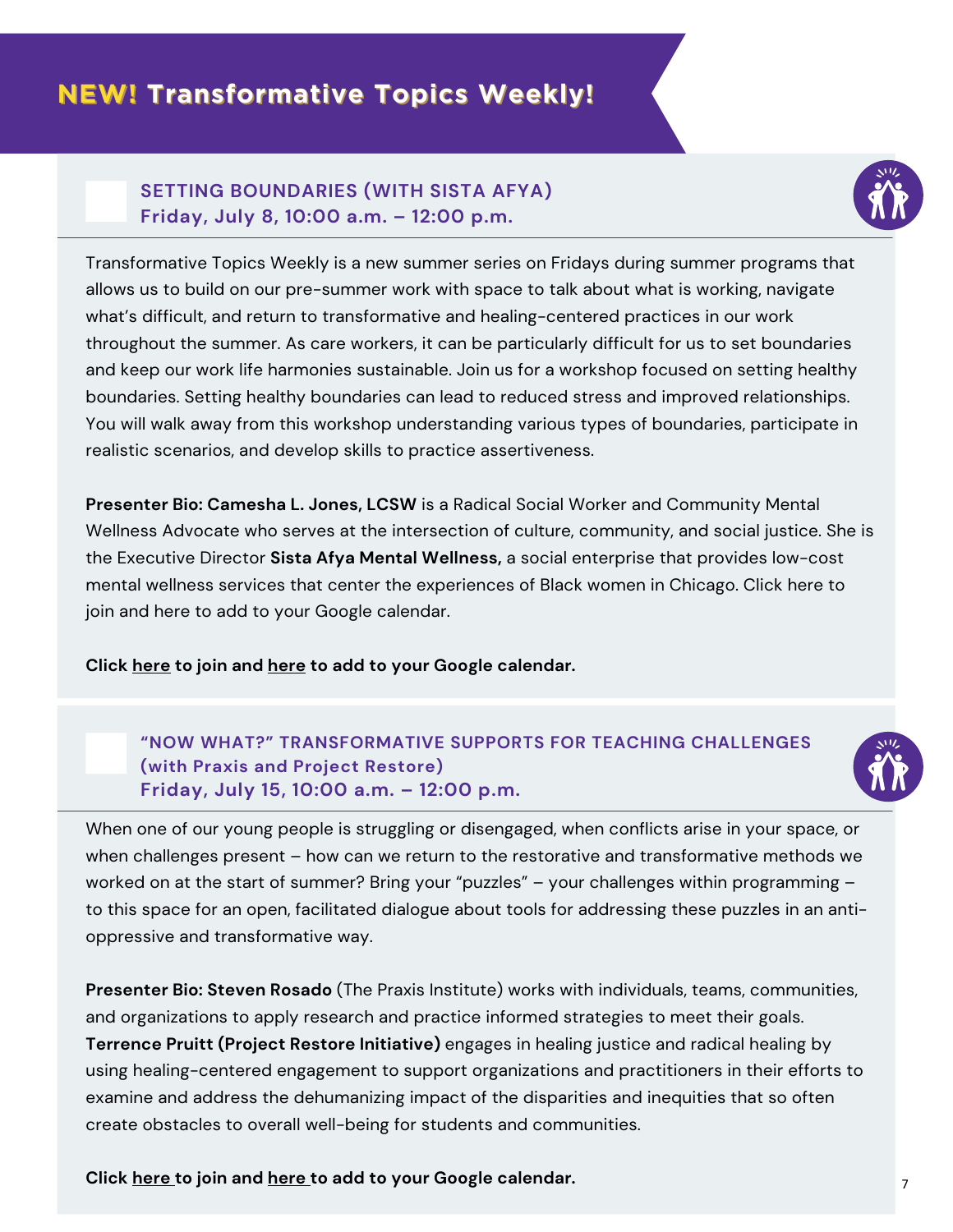# **NAVIGATING AND TRANSFORMING COMMUNITY VIOLENCE (with FLY Radical Therapy) Friday, July 22, 10:00 a.m. – 12:00 p.m.**

Where does violence come from and how does violence impact young people and our communities on a day-to-day basis? This session will identify best practices within our programs to support teens who are experiencing the impact of community violence as well as explore some of the roots of community violence. Let's work together to heal and transform our communities by navigating how to unlearn and unpack unhealthy generational patterns.

**·Presenter Bio: Dorian Ortega,** LCPC is a licensed mental health therapist founder of FLY Radical Therapy. First Love Yourself (FLY) Radical Therapy is a therapeutic approach inspired by liberation, feminism, and multicultural psychology.

**Click [here](https://us06web.zoom.us/j/82938799317) to join and [here](https://calendar.google.com/event?action=TEMPLATE&tmeid=djgzY3ZobHI5a3BzdGx1NzkwZGJrYXZ0cGsgcHJvZmVzc2lvbmFsLmRldmVsb3BtZW50QGFzbXByb2dyYW1zLm9yZw&tmsrc=professional.development%40asmprograms.org) to add to your Google calendar.**

# **MEDITATION AND MINDFULNESS (WITH ASM INSTRUCTOR LEADERS) Friday, July 29, 10:00 a.m. – 12:00 p.m.**

As we wind down the summer session, let's take a moment to wind down. We give and do a lot during summer programming, so this space will be about recharging, holding space, and creating intentional quiet in a hectic time. Join ASM instructors trained in facilitating mindfulness activities, meditation, restorative work, or Yoga for your choice of break-out sessions to find your peace as you finish out your summer program!

**Click [here](https://us06web.zoom.us/j/82785676115) to join and [here](https://calendar.google.com/event?action=TEMPLATE&tmeid=bTVzdGRuM21xaW1kbDFpOXYwczVsc3IxNDggcHJvZmVzc2lvbmFsLmRldmVsb3BtZW50QGFzbXByb2dyYW1zLm9yZw&tmsrc=professional.development%40asmprograms.org) to add to your Google calendar.**

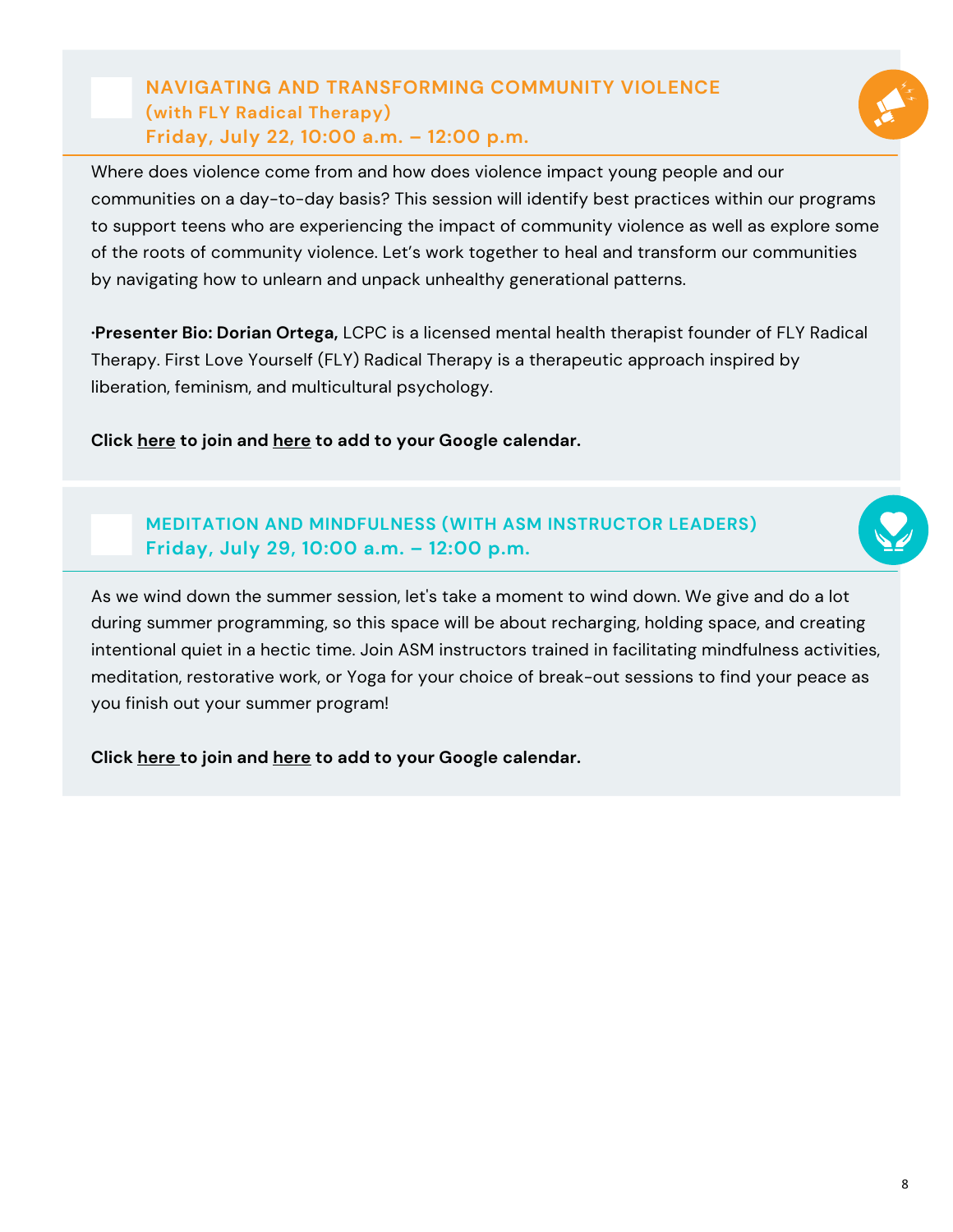# NEW INSTRUCTOR TRAININGS:

#### **NEW INSTRUCTOR TECH AND ADMIN TRAINING Thursday, June 9, 3:00 – 5:00 p.m.**

At New Instructor Tech Training, you will receive an introduction to all the administrative and technology basics you will need as a new instructor. How can teens apply for my program? What should I know about Cityspan (our attendance and administrative platform)? How can I use Google Workspace (the approved method to communicate with teens)? Join us for answers to these key questions! **This session is required for all new instructors.**

**Click [here](https://meet.google.com/pfx-rhao-rzo) to join us on Google Meets.**

**Click [here](https://calendar.google.com/event?action=TEMPLATE&tmeid=NHV0b3JvYmtla2JoMDJyM3BrbHNjaGx1Z3QgcHJvZmVzc2lvbmFsLmRldmVsb3BtZW50QGFzbXByb2dyYW1zLm9yZw&tmsrc=professional.development%40asmprograms.org) to add to Google Calendar**

## **NEW INSTRUCTOR INSTITUTE Friday, June 10, 10:00 a.m. – 12:00 p.m.**

At New Instructor Institute, Instructors will learn tools and expectations for program quality basics, program planning, and creating a safe, supportive, and interactive/engaging space for teens. New instructors will have a chance to flow through a program day, Learn the expectations and framework for Youth Program Quality. New Employee instructors should please complete your I9 in order to attend. **This session is required for all new instructors. Click [here](https://us06web.zoom.us/j/89616352455) to join.**

# **NEW INSTRUCTOR SUPPORT SERIES (Ongoing select Wednesdays, 4:00 p.m. – 4:30 p.m.)**

**Join us for the New Instructor Support Series!** During this series of 30 minute sessions, we will walk through various administrative processes that are a core responsibility of being an instructor. Whether you are new to ASM this summer or a veteran who needs a quick refresher, these sessions will provide an overview of the steps to complete these tasks and space to ask questions.

- Instructor How To: Interview for Success Wednesday, June 1, 4:00 - 4:30 p.m. **Click [here](https://meet.google.com/rae-nqba-ytm) to join.**
- Instructor How To: Enroll Teens Wednesday, June 8, 4:00 - 4:30 p.m. **Click [here](https://meet.google.com/rae-nqba-ytm) [t](https://us06web.zoom.us/j/89616352455)o join.**
- Instructor How To: Take Attendance and Update your Roster Wednesday, July 6, 4:00 - 4:30 p.m. **Click [here](https://meet.google.com/rae-nqba-ytm) to join.**
- Instructor How To: Program Wrap Up Wednesday, August 3, 4:00 - 4:30 p.m. **Click [here](https://meet.google.com/rae-nqba-ytm) to join.**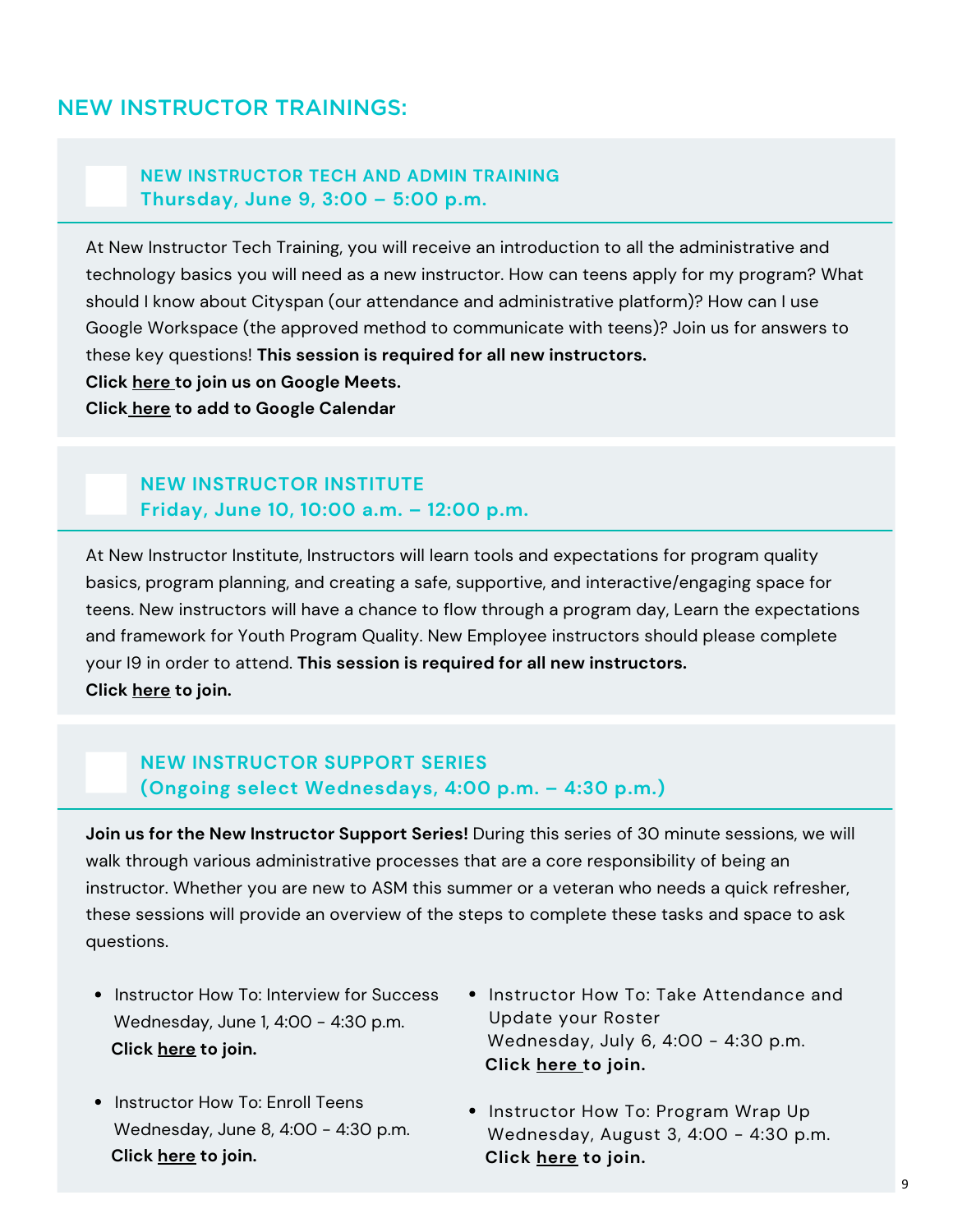# PROGRAMS COMMUNITIES OF PRACTICE

# **PROGRAMS COMMUNITIES OF PRACTICE (2 hours, instructors must attend 2)**

Let's support each other this Summer! These sessions will allow you to share ideas, collaborate, ask questions, swap resources and make connections with other instructors as we navigate the new world of remote programming. Program Specialists will facilitate 2 community of practice meetings for their portfolio of instructors throughout the session.

**Your program specialist will send you the link and time for these sessions.**

# **ONGOING SUPPORT: ONE-ON-ONE COACHING (Optional, attend two of these instead of a second workshop)**

During programs, ongoing support will also be available in the form of remote office hours. These will be available for:

- **Google Help:** Instructors can email [professional.development@afterschoolmatters.org](mailto:professional.development@afterschoolmatters.org) with questions about Google Meets, Google Classroom, and remote learning tools and strategies.
- **Counseling Resources and SEL office hours:** Sign up for instructional advice, curriculum planning input, or situation-specific advice from our counseling partners at Adler. Email [sel@afterschoolmatters.org](mailto:sel@afterschoolmatters.org) to schedule!
- **Instructional Support office hours:** Instructors can schedule as needed for consultation on youth development and program implementation. Multiple times and dates available during programs! Email [professional.development@afterschoolmatters.org](mailto:professional.development@afterschoolmatters.org) to schedule!